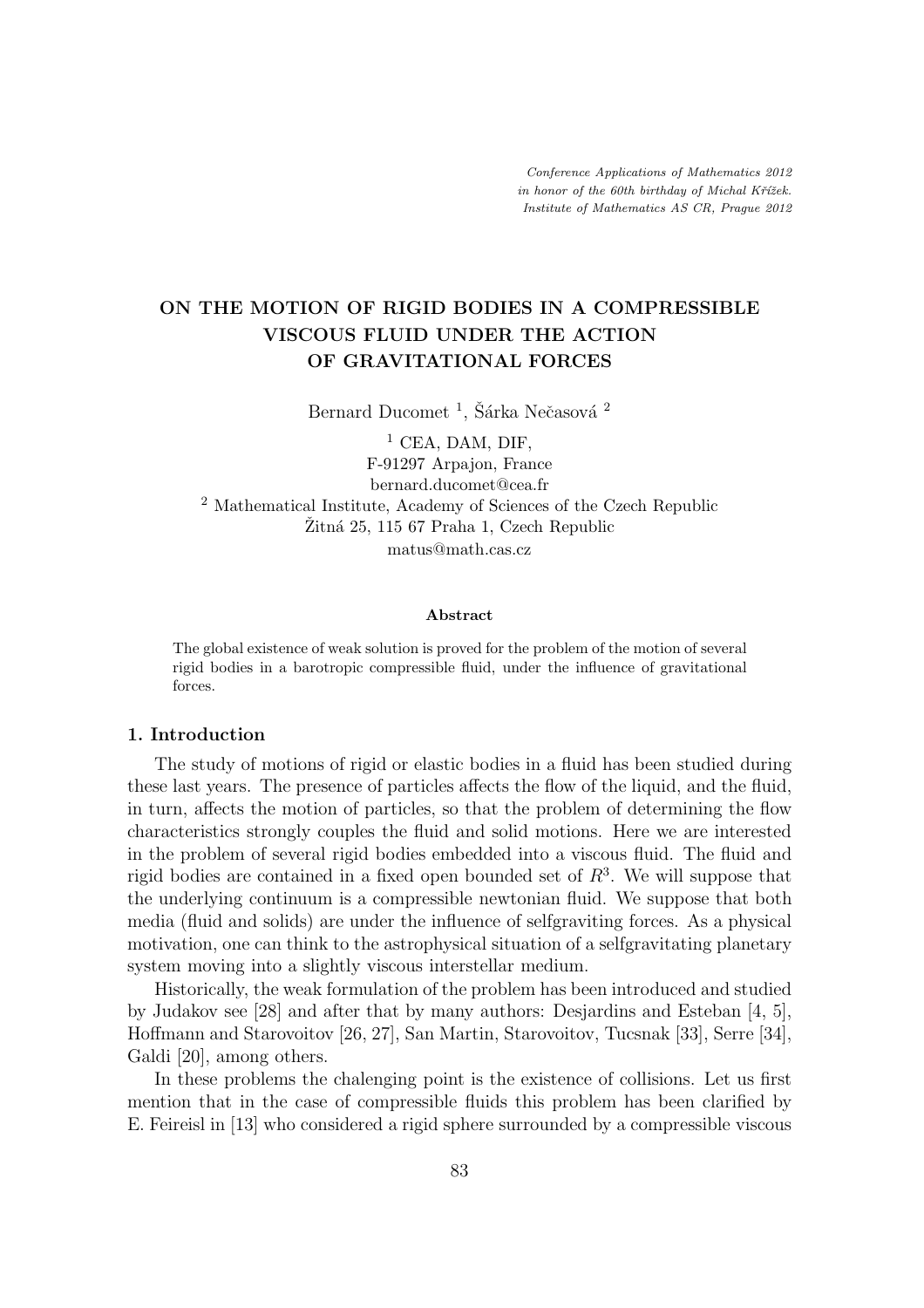fluid inside a cavity and constructed a "paradoxical" solution to the subsequent problem in which the sphere sticks to the ceiling of the cavity without falling down.

In the incompressible setting Hesla [23] and Hillairet [24] proved a no-collision result when there is only one body in a bounded two dimensional cavity. Later on the result was extended to the three dimensional situation by Hillairet and Takahashi [25].

Let us mention the main results known in the compressible case. In the absence of solids, in dimension  $n \geq 2$  the proof of the existence of weak solutions for (1) was shown by P. L. Lions for  $\gamma \geq 9/5$  when  $n = 3$  see [29]. This result was extended by E. Feireisl, where the compactness of density was proved for  $\gamma > 3/2$  for  $n = 3$  in [12] and extension to the gravitational case with non monotone pressure was presented in [7] (for a review of general strategies of approximation schemes in compressible fluids see [11, 15, 32]). Concerning the motion of rigid bodies in a viscous compressible case let us once more mention the work of Feireisl [13], where the existence of global in time weak solution was proved. Comparing with results in the incompressible case, there is no restriction on the existence time, regardless of possible collisions of two or more bodies or contact of a body with the boundary. To be complete, let us mention that strong existence of the motion of rigid bodies in a viscous compressible case was recently investigated by Boulakia and Guerrero [1].

Our modest aim is that those of [13] in the compressible case also extend to the "interacting" gravitational Navier-Stokes-Poisson system with possibly non monotone pressure.

#### 2. The compressible case

We consider the motion of N rigid bodies  $B_i$  for  $i = 1, \dots, N$  with smooth boundaries, in a smooth domain  $\Omega \subset \mathbb{R}^3$ . The bodies have constant densities  $\rho_i$ ,  $i = 1, \dots, N$ , masses  $m_i$ ,  $i = 1, \dots, N$  and we denote by  $\Omega_f(t) := \Omega \setminus \bigcup_{i=1}^N \overline{\mathbf{B}}_i$  the domain occupied by the fluid, the evolution of which is governed by the compressible Navier-Stokes system

$$
\begin{cases}\n\partial_t \rho_f + \operatorname{div}(\rho_f \vec{v}_f) = 0, \\
\partial_t (\rho_f \vec{v}) + \operatorname{div}(\rho_f \vec{v}_f \otimes \vec{v}_f) + \nabla P(\rho_f) = \operatorname{div} \mathbb{T}(\vec{v}_f) + \rho_f \vec{F}_f + \rho g.\n\end{cases}
$$
\n(1)

Here  $\rho_f$  is the density,  $\vec{v}_f$  is the velocity,  $\vec{F}_f$  is the body-force field (selfgravitation and gravitational action from bodies) given by  $F_f(x,t) = 4\pi G \nabla \Phi$ , with

$$
\Phi(x,t) := \int_{\Omega} \frac{\rho_f(y,t)}{|x-y|} \, dy + \sum_{i=1}^{N} \rho_i \int_{B_i(t)} \frac{dy}{|x-y|},\tag{2}
$$

where G is the Newton's constant.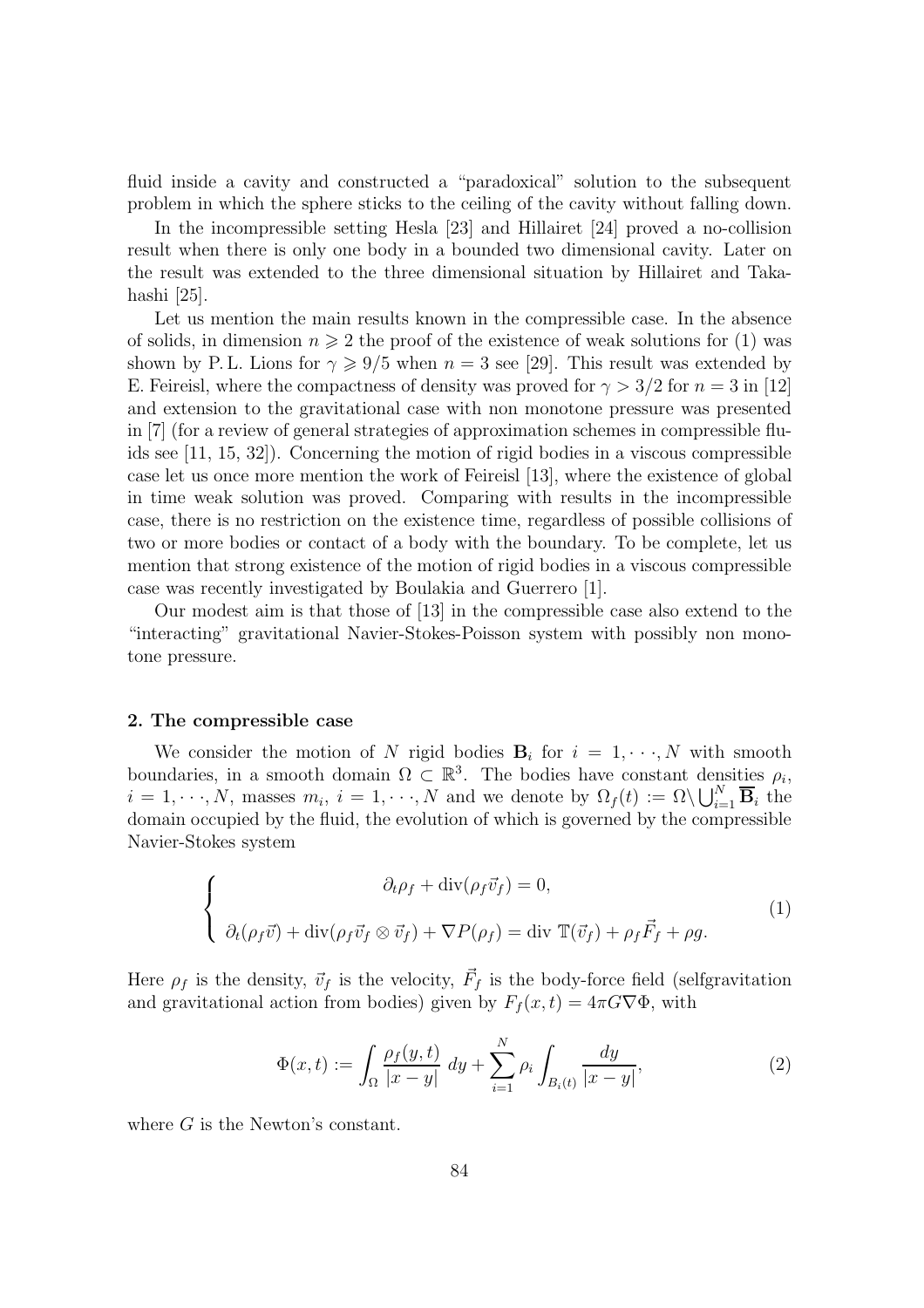We suppose that the fluid is newtonian with viscous stress tensor  $\mathbb T$  given by the constitutive law

$$
\mathbb{T}(\vec{v}_f) \equiv 2\mu \mathbb{D}(\vec{v}_f) + \lambda \mathbb{I} \operatorname{div} \vec{v}_f, \tag{2'}
$$

P is the pressure, D is the strain tensor with  $\mathbb{D}(\vec{v}) = 1/2 (\nabla \vec{v} +^t \nabla \vec{v}).$ 

The two Lamé viscosity coefficients  $\lambda$  and  $\mu$  are real constants and satisfy the stability requirements

$$
\mu > 0, \quad 2\mu + 3\lambda \geqslant 0,\tag{3}
$$

and the pressure  $P(\rho_f)$  is related to the density  $\rho_f$  by a general barotropic constitutive law (see [7] for motivations) satisfying

$$
\begin{cases}\n P \in C^1(\mathbb{R}_+), \quad P(0) = 0, \\
 \frac{1}{a} z^{\gamma - 1} - b \leqslant P'(z) \leqslant az^{\gamma - 1} + b \quad \text{for all } z \geqslant 0,\n\end{cases}
$$
\n(4)

for two constants  $a > 0$  and  $b \ge 0$ .

The evolution of the rigid body  $B_i$  is characterized by the motion of its center of mass

$$
X_i(t) = \frac{1}{m_i} \int_{B_i(t)} \rho_i \vec{x} \, dx,
$$

and its inertia tensor  $\mathcal{J}_i$  given for any pair of vectors  $\vec{a}, \vec{b}$  by

$$
\mathcal{J}(t)\vec{a}\cdot\vec{b} = \int_{\mathbf{B}_i(t)} \rho_i(\vec{a}\times(\vec{x}-\vec{X}_i))\cdot(\vec{b}\times(\vec{x}-\vec{X}_i))\;dx.
$$

The velocity of  $x \in \mathbf{B}_i$  in the Eulerian coordinate system can be written as

$$
\vec{u}_i(t,x) = \vec{U}_i(t) + \mathcal{O}_i(t)(\vec{x} - \vec{X}_i(t)), \quad \vec{U}_i(t) \frac{d}{dt} \vec{X}_i(t).
$$

where  $\mathcal{O}_i(t)$  is the angular velocity matrix of  $\mathbf{B}_i$ .

The matrix  $\mathcal{O}_i(t)$  and is skew-symmetric then there is a vector  $\vec{\omega}_i$  such that

$$
\mathcal{Q}_i(t)(\vec{x} - \vec{X}_i) = \vec{\omega}_i(t) \times (\vec{x} - \vec{X}_i).
$$

Each solid  $\mathbf{B}_i$  is submitted to exterior forces (gravitation)  $\vec{F}_i$  together with the contact forces at the various interfaces  $\partial \mathbf{B}_i(t)$ . Assuming continuity of velocity, we set

$$
\lim_{y \to x} \vec{v}(t, y) = \vec{u}_i(t, x) \quad \text{for any } x \in \partial \mathbf{B}_i(t), \quad i = 1, \dots, N. \tag{5}
$$

Whenever  $\Omega$  is bounded, we also consider the no-slip boundary condition

$$
\lim_{y \to x} \vec{v}(t, y) = \vec{0} \quad \text{for any } x \in \partial \Omega.
$$
 (6)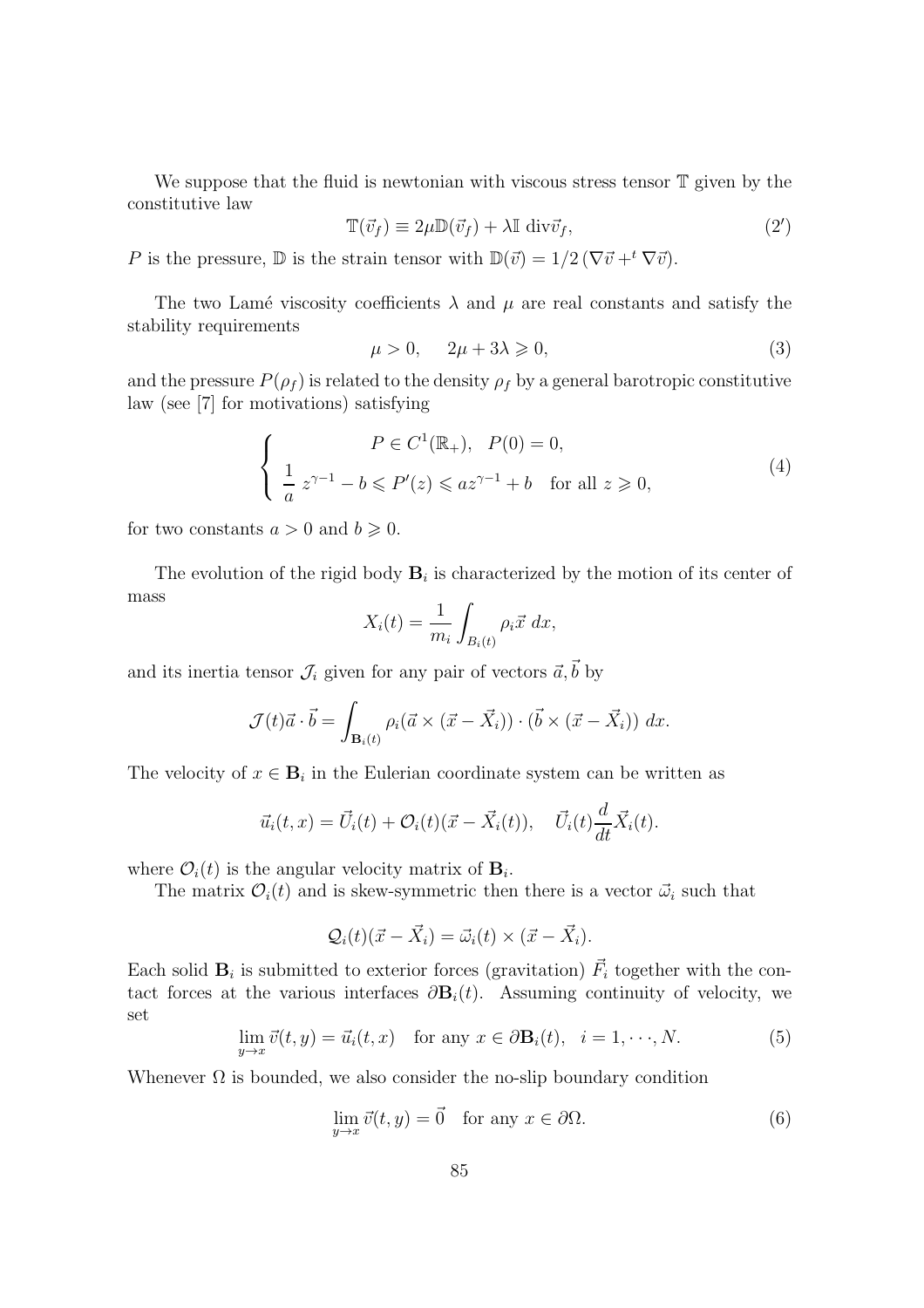So assuming continuity of stress, the balance laws for linear and angular momenta for  $B_i(t)$ ,  $i = 1, \dots, N$  read

$$
m_i \frac{d}{dt} \vec{U}_i(t) = \int_{\mathbf{B}_i(t)} \rho_i \vec{F}_i dx + \int_{\partial \mathbf{B}_i(t)} (\mathbb{T} - P \mathbb{I}) \vec{n} d\sigma,
$$
 (7)

and

$$
\mathcal{J}_i(t) \frac{d}{dt} \; \vec{\omega}_i(t) \int_{\partial \mathbf{B}_i(t)} \rho_i \left( \vec{x} - \vec{X}_i \right) \times (\mathbb{T} - P \; \mathbb{I}) \; \vec{n} \; d\sigma + \int_{\mathbf{B}_i(t)} \rho_i (\vec{x} - \vec{X}_i) \times \vec{F}_i \; dx, \tag{8}
$$

with  $F_i(x,t) = 4\pi G \nabla \Phi_i$ , with

$$
\Phi_i(x,t) := \int_{\Omega} \frac{\rho_f(y,t)}{|x-y|} dy + \sum_{j \neq i} \rho_j \int_{\mathbf{B}_j(t)} \frac{dy}{|x-y|}.
$$
\n(9)

# 2.1. Variational formulation

Let us assume that

"The sets  $\overline{\mathbf{B}}_i(t)$  are connected and compact, with  $\mathbf{B}_i(t) \neq \emptyset$ ,  $|\partial \overline{\mathbf{B}}_i(t)| = 0$ ," (10)

for any  $t \in [0, T]$  and each  $i = 1, \dots, N$ .

We denote the time-dependent fluid region by  $Q_f \equiv ((0,T) \times \Omega) \backslash Q_s$ , where  $Q_s \equiv \{(t,x) \mid t \in [0,T], \ x \in \bigcup_{i=1}^N \overline{B}_i(t)\}\$ is the solid region, we also set  $(Q_s)_i \equiv$  $\{(t, x) \mid t \in [0, T], \ x \in \mathbf{B}_i(t)\}\$ 

$$
\rho = \rho_f + \sum_{i=1}^{N} \rho_i \chi_i, \quad \vec{v} = \begin{vmatrix} \vec{v}_f & \text{in } Q_f, \\ \vec{u}_i & \text{in } (Q_s)_i. \end{vmatrix}, \quad \vec{F} = \vec{F}_s + \sum_{i=1}^{N} \vec{F}_i \chi_i,
$$
 (11)

where  $\chi_i$  is the characteristic function of  $\mathbf{B}_i$ .

Then, we have the weak form of the continuity equation  $(1)_1$ 

$$
\int_0^T \int_{\Omega} \rho \partial_t \phi + \rho \vec{v} \cdot \nabla \phi \, dx \, dt = 0 \tag{12}
$$

for any test function  $\phi \in \mathcal{D}'((0,T) \times \Omega)$ .

Similarly the momentum equation  $(1)_2$  with  $(2)$  and  $(9)$  reads

$$
\int_0^T \int_{\Omega} (\rho \vec{v}) \cdot \partial_t \phi + [\rho \vec{v} \otimes \vec{v}] : \mathbb{D}(\phi) + P \text{div} \phi \, dx \, dt = \int_0^T \int_{\Omega} \mathbb{T} : \mathbb{D}(\phi) - \rho \vec{F} \cdot \phi \, dx \, dt \tag{13}
$$

for any test function  $\phi \in \mathcal{T}(Q_s)$ , where

$$
\mathcal{T}(\overline{Q}_s) \equiv \{ \phi \in \mathcal{D}((0,T) \times \Omega) \mid \mathbb{D}(\phi) = 0 \text{ on an open neighbourhood of } \overline{Q}_s \}.
$$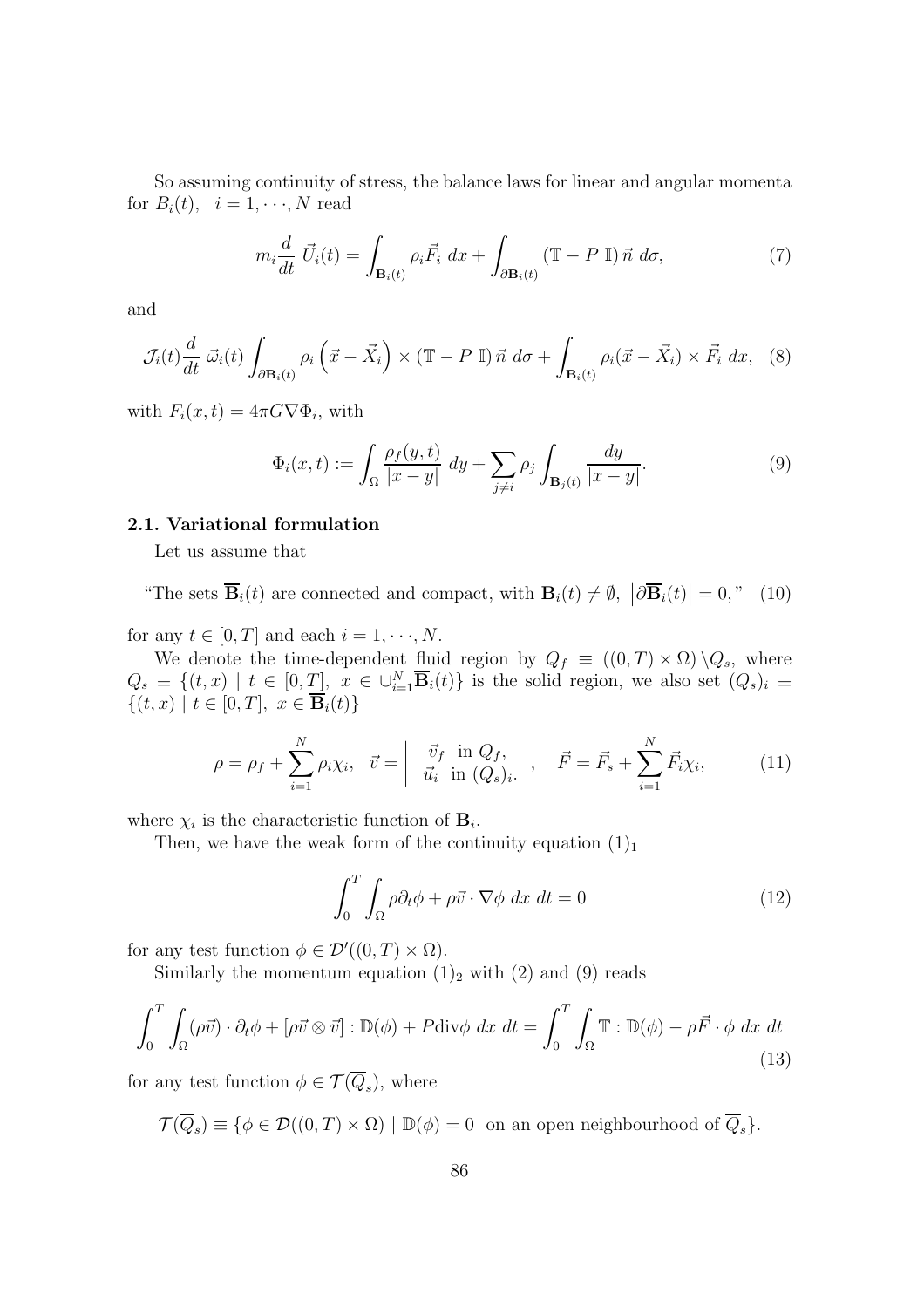The motion of the solids is described through a family of isometries of  $\mathbb{R}^3$  by

$$
\vec{\eta}_i(t,s): \mathbb{R}^3 \to \mathbb{R}^3, \quad \overline{\mathbf{B}}_i(t) = \vec{\eta}_i(t,s) [\overline{\mathbf{B}}_i(s)] \text{ for } 0 \le s \le t \le T,
$$

or equivalently

$$
\vec{\eta_i}(t,s) = \vec{\eta_i}(t,0) (\vec{\eta_i}(s,0))^{-1},
$$

where the mappings  $\vec{\eta}_i$  satisfy

$$
\vec{\eta}_i(t,0)(\vec{x}) \equiv \vec{\eta}_i[t](\vec{x}) = \vec{X}_i(t) + \mathcal{O}_i(t)\vec{x}, \quad \mathcal{O}_i(t) \in SO(3).
$$

We say that the velocity  $\vec{v}$  is compatible with the family  ${\bf \{B}}_i, \vec{\eta}_i, i = 1, \dots, N\}$  if the functions  $t \to \vec{\eta}_i[t](\vec{x})$  are absolutely continuous on  $(0,T)$  for any  $x \in \mathbb{R}^3$  and if

$$
\left(\frac{\partial}{\partial} \vec{\eta_i}[t]\right) \left((\vec{\eta_i}[t])^{-1}(\vec{x})\right) = \vec{v}(t, x) \text{ for } i = 1, \dots, N, \text{ for } x \in \overline{\mathbf{B}}_i(t) \text{ and a.e. } t \in (0, T).
$$
\n(14)

In other words if

$$
\vec{v}(t,x) = \vec{u}_i(t,x) \equiv \vec{U}_i(t) + \mathcal{O}_i(t)(\vec{x} - \vec{X}_i(t)) \text{ for } x \in \overline{\mathbf{B}}_i(t) \text{ and a.e. } t \in (0,T),
$$

where

$$
\vec{U}_i(t) = \frac{d}{dt}\vec{X}_i(t), \quad \frac{d}{dt} \mathcal{O}_i(t)\mathcal{O}_i^T(t) = \mathcal{Q}_i(t).
$$

We say that relations (12) (13) and (14) represent a weak formulation of  $(1)(5)(6)$ .

In the spirit of [15], just mention two facts. The first one is that any classical solution  $\rho$  of  $(1)_1$  is also a renormalized solution i.e. for any  $b \in C^1(\mathbb{R})$  such that  $b'(z) \equiv 0$  for z large enough

$$
\partial_t b(\rho) + \operatorname{div}(b(\rho)\vec{v}) + (\rho b'(\rho) - (b(\rho))\operatorname{div}\vec{v}) = 0 \quad \text{in } \mathcal{D}'((0,T) \times \Omega), \tag{15}
$$

and secondly, the following dissipative condition implied by the energy inequality

$$
\int_{\mathbb{R}^3} \left[ \frac{1}{2} \rho |\vec{v}|^2 + \Pi(\rho) - \frac{1}{2} G\rho \Phi(\rho) \right] dx + \int_0^T \int_{\mathbb{R}^3} 2\mu(\rho) |\mathbb{D}(\vec{v})|^2 + \lambda(\rho) (\operatorname{div} \vec{v})^2 dx dt \leq E_0,
$$
\n(16)

where  $\Pi(\rho) = \rho \int_1^{\rho}$  $P(z)$  $\frac{z^{(z)}}{z^2}$  dz.

# 2.2. Main result

Using the previous global quantities  $(\rho(t, x), \vec{v}(t, x))$  for the fluid-solid mixture leads formally to the integro-differential system equivalent to  $(1)$ ,  $(5)$ ,  $(6)$ ,  $(7)$ ,  $(8)$ 

$$
\begin{cases}\n\partial_t \rho + \operatorname{div}(\rho \vec{v}) = 0, \\
\partial_t (\rho \vec{v}) + \operatorname{div}(\rho \vec{v} \otimes \vec{v}) - \operatorname{div}(2\mu(\rho) \mathbb{D}(\vec{v})) - \nabla (\lambda(\rho) \operatorname{div} \vec{v}) + \nabla P = \rho \vec{F},\n\end{cases}
$$
\n(17)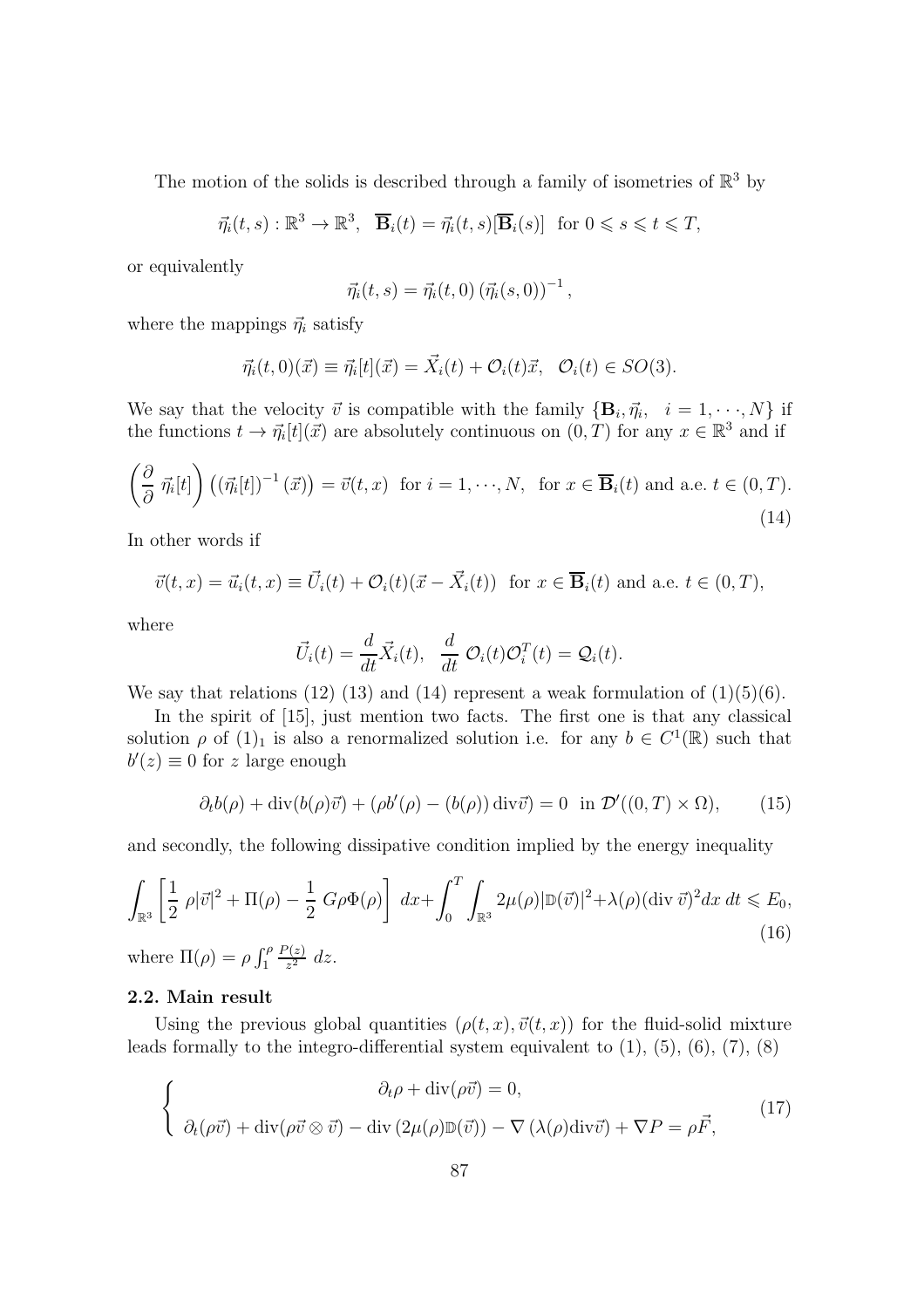for  $t > 0$ , with initial conditions

$$
\rho|_{t=0} = \rho^0(x), \quad \rho \vec{v}|_{t=0} = \vec{m}_0(x), \quad \text{on } \mathbb{R}^3. \tag{18}
$$

**Theorem 1.** Suppose that  $\Omega \subset \mathbb{R}^3$  and let initial data  $\rho_0$ ,  $\vec{m}_0$  be such that

$$
\rho_0 \geqslant 0, \quad \rho_0 \in L^{\gamma}(\Omega), \tag{19}
$$

$$
\vec{m}_0 = 0
$$
 a.e. on the set  $\{x \in \Omega \mid \rho_0 = 0\}$ ,  $\frac{\vec{m}_0^2}{\rho_0} \in L^1(\Omega)$ , (20)

and  $\{(\overline{B}_i)_0\}_{i=1,\dots,N}$  be given satisfying (10).

Suppose that  $\gamma > 3/2$  and that  $\lambda$  and  $\mu$  are two positive constants.

Then the problem (1), (5), (6), (7), (8) admits a variational solution  $\rho$ ,  $\vec{v}$  and  $\{\overline{\mathbf{B}}_i, \vec{\eta}_i\}_{i=1,\cdots,N}$  on  $Q := ((0, T) \times \Omega \text{ satisfying }$ 

$$
\rho(0) = \rho_0, \quad (\rho \vec{v})(0) = \vec{m}_0, \quad \overline{\mathbf{B}}_i(0) = (\overline{\mathbf{B}}_i)_0 \quad i = 1, \cdots, N,
$$

where the second equality is understood in the sense

$$
\int_{\Omega} \vec{m}_0 \cdot \phi \, dx = \lim_{t \to 0+} \int_{\Omega} (\rho \vec{v})(t) \cdot \phi \, dx,\tag{20'}
$$

for any test function  $\phi \in \mathcal{D}(\Omega)$  such that  $\mathbb{D}(\phi) = 0$  in a neighbourhood of  $\bigcup_{i=1}^{N} \overline{\mathbf{B}}_{i}(0)$ .

The proof of Theorem 1 will rely on the weak-convergence technique developed in [13] with the gravitational ingredient of [7] (see also [11, 15, 32]): assuming that we have constructed a sequence of approximate solutions

$$
(\rho_n, \vec{v}_n, \{(\overline{\mathbf{B}}_i)_n, (\vec{\eta}_i)_n\}_{i=1,\cdots,N}),
$$

one has to prove the convergence of the density

$$
\rho_n \to \rho \quad \text{strongly in} \quad C([0, T]; L^1(\Omega)), \tag{21}
$$

and of the convective term

$$
\rho_n \vec{v}_n \otimes \vec{v}_n \to \rho \vec{v} \otimes \vec{v} \quad \text{weakly in } \ L^1(Q_f), \tag{22}
$$

where  $\rho$  and  $\vec{v}$  are the respective weak limits of the sequences  $\rho_n$  and  $\vec{v}_n$ .

Let us first quote a result from [13].

Let K be a compact non void domain in  $\mathbb{R}^3$ . We denote by  $d_K(x)$  the distance from x to K and we define for any subset  $B \subset \mathbb{R}^3$  db $_B(x)$ , the signed distance from x to  $\partial B$ , by

$$
\mathbf{db}_B(x) = d_{\overline{\mathbb{R}^3 \setminus B}}(x) - d_{\overline{B}}(x) \quad x \in \mathbb{R}^3.
$$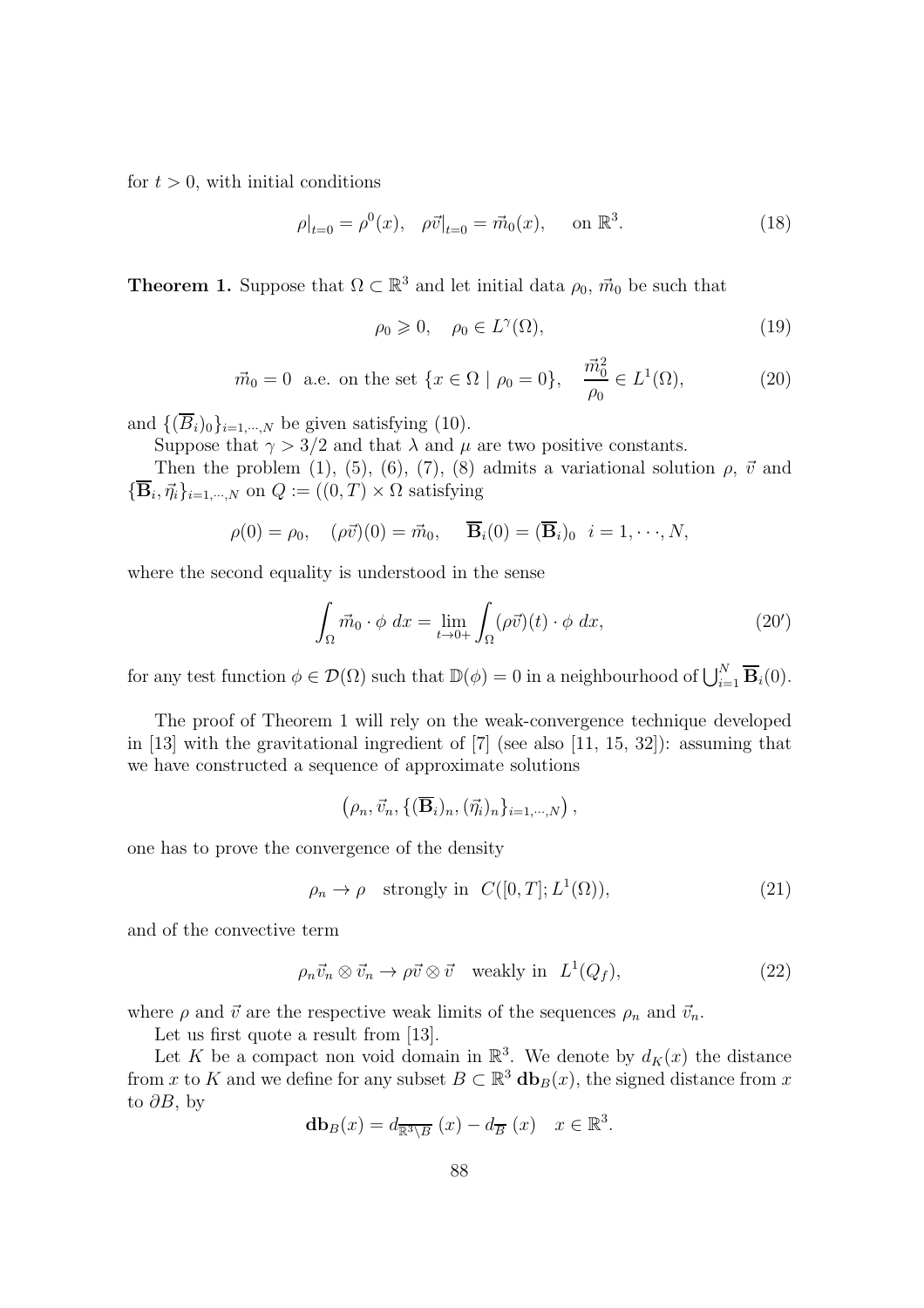The sequence of sets  $B_n \subset \mathbb{R}^3$  is said to converge to  $B \subset \mathbb{R}^3$  in the sense of boundaries  $B_n \stackrel{b}{\to} B$  if  $\mathbf{db}_{B_n} \to \mathbf{db}_B$  in  $C_{loc}(\mathbb{R}^3)$ .

**Proposition 1.** Let  $\vec{v}_n(t, x)$  a family of functions such that  $t \to \vec{v}_n(t, \cdot)$  is continuous from  $[0, T]$  to  $\mathbb{R}^3$  and  $x \to \vec{v}_n(\cdot, x)$  is measurable from  $\mathbb{R}^3$  to  $\mathbb{R}^3$  (Caratheodory), and such that

$$
t \to \|\vec{v}_n(t,\cdot)\|_{L^\infty(\mathbb{R}^3)} + \|\nabla \vec{v}_n(t,\cdot)\|_{L^\infty(\mathbb{R}^3)},
$$

is bounded in  $L^2(0,T)$ .

Let  $\vec{\eta}_n[t] : \mathbb{R}^3 \to \mathbb{R}^3$  the solution of the problem

$$
\frac{d}{dt} \ \vec{\eta}_n[t](x) = \vec{v}_n(t, \vec{\eta}_n[t](x)), \quad \eta_n[0](x) = x \quad x \in \mathbb{R}^3.
$$

Let also  $\mathbf{B}_n \subset \mathbb{R}^3$  be a sequence such that  $\mathbf{B}_n \stackrel{b}{\to} \mathbf{B}$ , and denote by  $\mathbf{B}_n(t) = \eta_n[t](\mathbf{B}_n)$ the image of  $B_n$  by the flow  $\vec{v}_n$ .

Then passing to sub-sequences

$$
\eta_n[t] \to \eta[t]
$$
 in  $C_{loc}(\mathbb{R}^3)$  as  $n \to \infty$  uniformly in  $[0, T]$ ,

where  $\eta[t]$  solves

$$
\frac{d}{dt} \ \vec{\eta}[t](x) = \vec{v}(t, \vec{\eta}[t](x)), \quad \eta[0](x) = x \ \ x \in \mathbb{R}^3,
$$

and  $\vec{v}_n \to \vec{v}$  in  $L^2(0,T;W^{1,\infty}(\mathbb{R}^3))$  weak-star.

Moreover  $\mathbf{B}_n(t) \stackrel{b}{\rightarrow} \mathbf{B}(t)$  uniformly in  $[0, T]$ , where  $\mathbf{B}(t) = \eta[t](\mathbf{B})$ .

## 2.3. The approximation scheme

As in [13] we use the penalization method of San Martin, Starovoitov and Tucsnak [33] which amounts to replace the solids by a fluid with very high viscosity and consider the regularized system

$$
\partial_t \rho + \text{div}(\rho \vec{v}) = \varepsilon \Delta \rho,
$$
  

$$
\partial_t (\rho \vec{v}) + \text{div}(\rho \vec{v} \otimes \vec{v}) - \text{div}(2\mu(\chi)\mathbb{D}(\vec{v})) - \nabla(\lambda(\chi)\text{div}\vec{v}) + \nabla p + \varepsilon \nabla \vec{v} \cdot \nabla \rho = \rho \vec{F},
$$
(23)

where  $\varepsilon > 0$ , p is a regularized pressure defined by the constitutive relation

$$
p = p(\rho) = P(\rho) + A\rho^{\beta} \quad \text{with } K > 0 \text{ and } \beta > 4,
$$
\n(24)

and the viscosity coefficients are supposed to depend on an extra variable  $\chi$  related to velocity as follows. The system is completed by the Neumann boundary conditions

$$
\nabla \rho \cdot n|_{\partial \Omega} = 0. \tag{25}
$$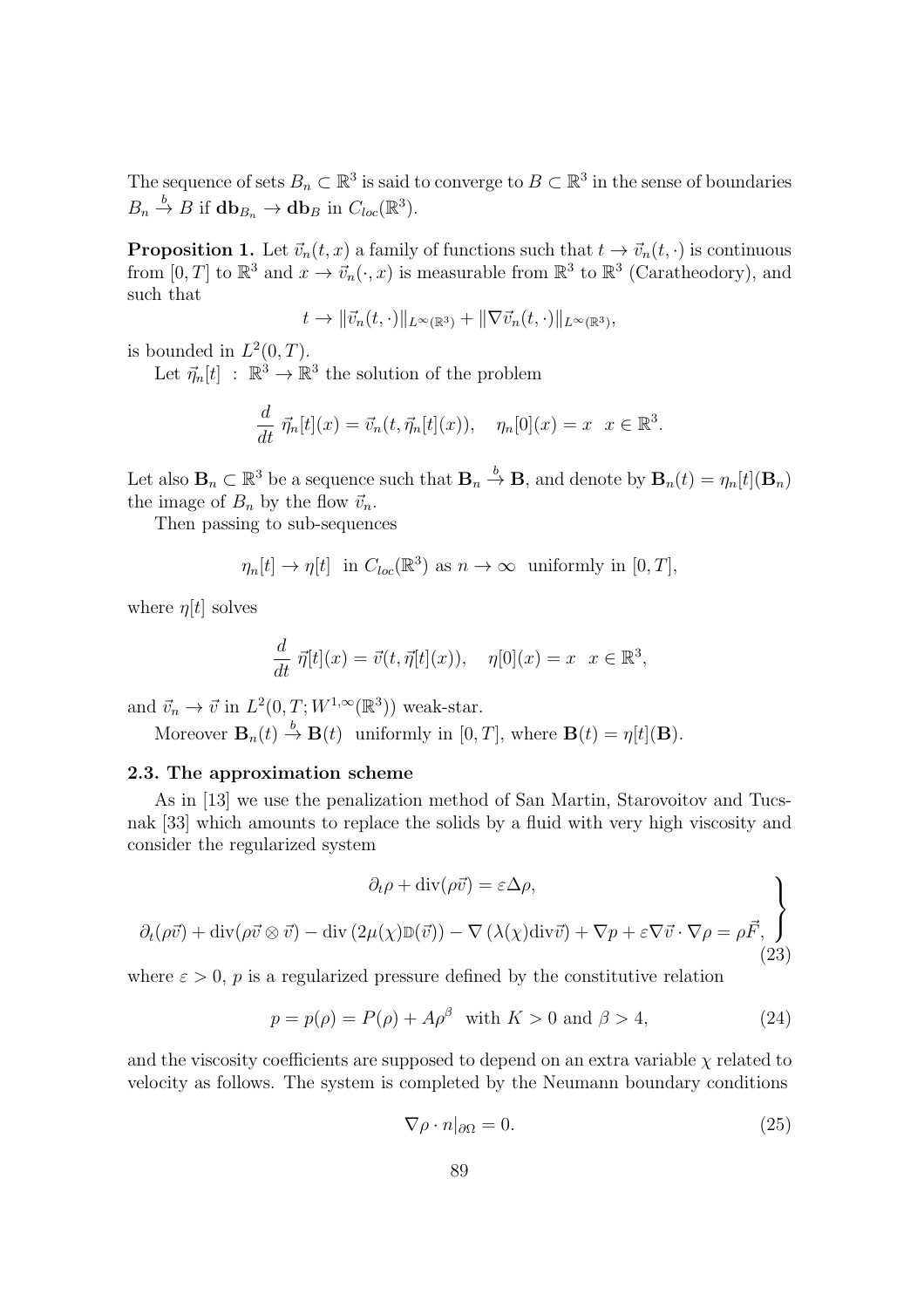Defining a regularized velocity field by the convolution  $\mathcal{R}_{\delta}[\vec{v}](t, x) = \vec{v} * \vartheta_{\delta}$  where  ${\lbrace \vartheta_{\delta} \rbrace_{\delta>0}}$  is a sequence of regularizing kernels (radially symmetric and radially non increasing functions on  $\mathbb{R}^3$  supported in the ball  $B(0, \delta)$  with  $\int \vartheta_{\delta} dx = 1$ , and the corresponding characteristic curves  $\vec{\eta}$  are such that

$$
\frac{d}{dt} \ \vec{\eta}[t](x) = \mathcal{R}_{\delta}[\vec{v}] \left( t, \vec{\eta}[t](x) \right), \quad \eta[0](x) = x \text{ for } x \in \mathbb{R}^3.
$$

Then, for a bounded open set  $O \subset \mathbb{R}^3$  we denote  $O(t) = \eta[t]O$  and we define

$$
\chi(t, x) \equiv \mathbf{db}_{O(t)}(x) \quad \text{for any } t \in [0, T], \ x \in \mathbb{R}^3. \tag{26}
$$

We supplement the system (23) with the initial data

$$
\rho(0) = \rho_0 \in C^{2+\nu}(\mathbb{R}^3), \quad 0 < \underline{\rho} \leqslant \rho_0(x) \leqslant \overline{\rho},\tag{27}
$$

$$
(\rho \vec{v})(0) = \vec{m}_0, \quad \vec{m}_0 \in C^2(\mathbb{R}^3)
$$
\n(28)

**Proposition 2.** Let  $O \in \mathbb{R}^3$  be a bounded open set, the initial data  $(\rho_0, \vec{m}_0)$ satisfy (27) and (28) and let the pressure satisfy (24) with  $\beta > 4$  and  $\gamma > 3/2$ . Finally, let the viscosity coefficients  $\mu$ ,  $\lambda$  be smooth functions of  $\chi$  satisfying

$$
\mu(\chi) \geqslant \mu_0 > 0, \quad \lambda(\chi) + \mu(\chi) \geqslant 0 \quad \text{for any } \chi \in \mathbb{R}.
$$

Then the problem (23) admits a weak solution  $\rho \geq 0$ , such that

- Equation (23)<sub>1</sub> holds a.e. on  $(0, T) \times \mathbb{R}^3$  and equation (23)<sub>2</sub> holds in  $\mathcal{D}'((0,T)\times\mathbb{R}^3).$
- The solution satisfies the energy inequality

$$
\int_{\mathbb{R}^3} \left[ \frac{1}{2} \rho |\vec{v}|^2 + \Pi(\rho) - \frac{1}{2} G \rho \Phi(\rho) \right] dx
$$
  
+ 
$$
\int_0^{\tau} \int_{\mathbb{R}^3} 2\mu |\mathbb{D}(\vec{v})|^2 dx dt + \lambda (\text{div } \vec{v})^2 dx dt \le E_0,
$$
 (29)

where  $\Pi(\rho) = \rho \int_1^{\rho}$  $P(z)$  $\frac{P(z)}{z^2}$  dz and  $E_0 = \int_{\mathbb{R}^3} \left[ \frac{1}{2} \right]$ 2  $\vec{m}^2$  $\frac{\vec{m}^2}{\rho_0} + \Pi(\rho_0) - \frac{1}{2} G \rho_0 \Phi(\rho_0) \left[ dx \right]$ 

• Moreover, the following estimate holds independently of  $\chi$ 

$$
\varepsilon \|\nabla \rho\|_{L^2((0,T)\times \mathbb{R}^3)}^2 \leqslant C(\rho_0, \vec{m}, K, \beta, \mu_0, G) \tag{30}
$$

and

$$
\|\nabla \rho\|_{L^{r+1}(0,T;L^2(\mathbb{R}^3))} + \|\rho\|_{L^{\beta+1}((0,T)\times\mathbb{R}^3))} + \|\partial_t \rho\|_{L^r((0,T)\times\mathbb{R}^3))} + \|\Delta \rho\|_{L^r((0,T)\times\mathbb{R}^3))} \leqslant C(\rho_0, \vec{m}, K, \beta, \mu_0, G)
$$
(31)

for a certain  $r > 1$ .

Proof: The proof follows from the results of [16] and [7] (the presence of the variable  $\chi$  does not modify essentially the arguments).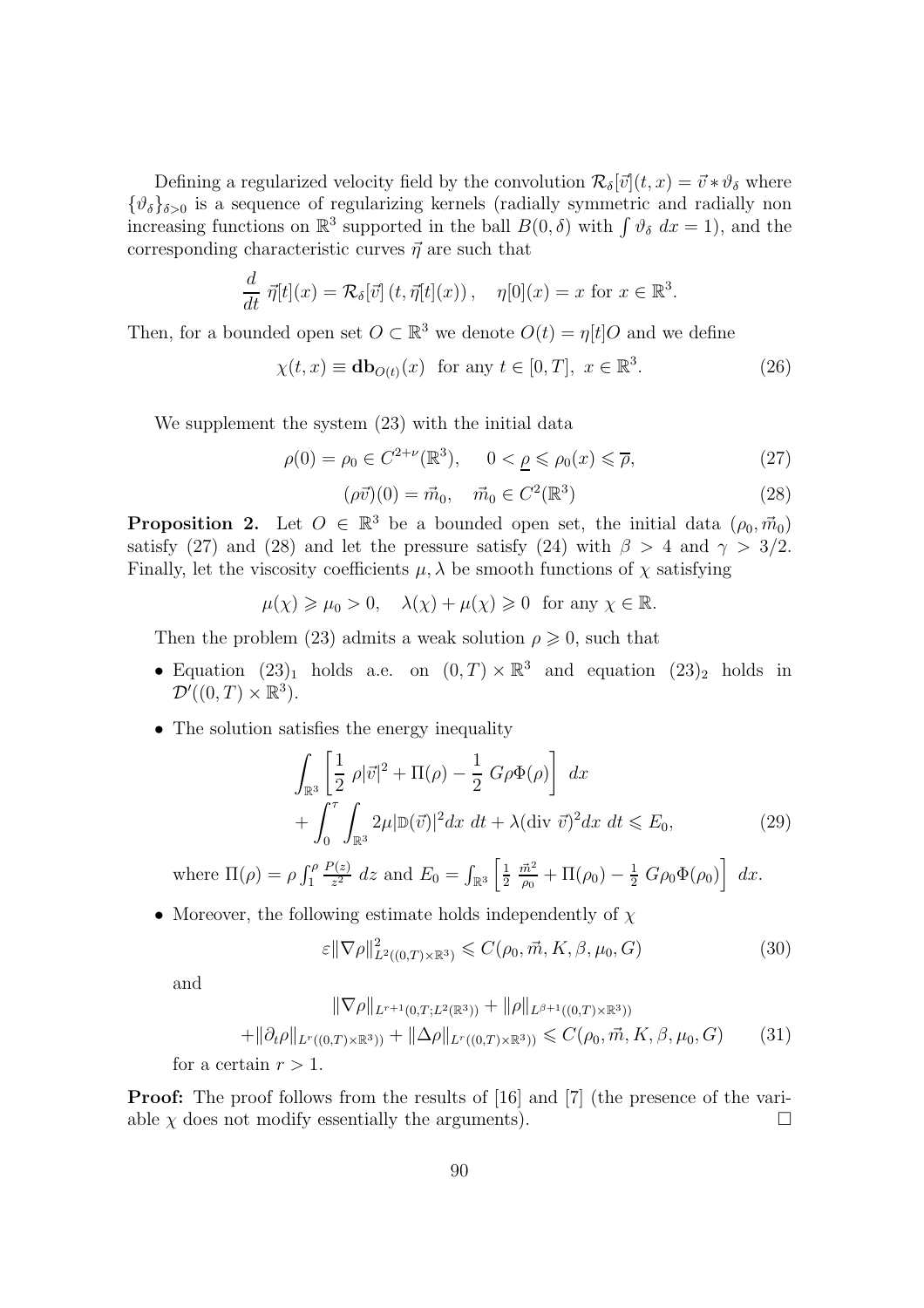#### 2.4. The high viscosity limit

We now study the problem  $(23)$ – $(28)$  where  $\varepsilon$ ,  $A > 0$  are fixed and we only consider the viscosity limit (i.e. the limit of viscosity coefficients  $\mu = \mu_n$ ,  $\lambda = \lambda_n$ ). We set

$$
\lambda_n(X) = \lambda + nH(X + \delta), \ \mu_n(X) = \mu + \mu H(X + \delta)
$$
\n(32)

with  $H = H(z)$  a smooth convex function,  $H(z) = 0, z \leq 0, H(z) > 0$ . Otherwise, the positive constants  $\mu$  and  $\lambda$  satisfy

$$
\mu > 0, \ \lambda + \mu \ge 0. \tag{33}
$$

From Proposition 1, the problem (23)–(28) has a weak solution  $\rho_n$ ,  $v_n$  for  $n = 1, 2$ . Since  $(29)$ – $(31)$  are independent of *n* then it implies

$$
\rho_n \to \rho \text{ in } L^{\beta}((0,T) \times \Omega) \tag{34}
$$

$$
v_n \to v \text{ weakly in } L^2(0, T, W_0^{1,2}(\Omega))
$$
\n
$$
(35)
$$

$$
(\rho_n v_n) \to \rho v \text{ weakly in } L^2((0, T) \times \Omega)
$$
\n(36)

$$
\rho_n v_n \otimes v_n \to Q \text{ weakly in } L^{6/5}((0,T) \times \Omega), \tag{37}
$$

where  $\rho, v$  satisfy  $(23)_1$  a.e. on  $(0, T) \times \Omega$ , the boundary condition  $(24)$  in the sense of traces and the estimates  $(29)$ – $(31)$  are satisfied.

From  $(34)-(37)$ ,  $(29)$ ,  $(32)$  we see that the limit functions  $\rho$ , u satisfy the energy inequality (29) with  $\mu$  and  $\lambda$  constant as in (33).

Moreover, from the previous limits, we obtain

$$
\rho_n, \rho \in C([0, T]; L^2(\Omega)),
$$
  
\n $\rho_n(0) = \rho(0) = \rho_0.$ 

Further

$$
\|\nabla \rho_n\|_{L^2((0,T)\times\Omega)}^2 \to \|\nabla \rho\|_{L^2((0,T)\times\Omega)}^2
$$
\n(38)

and

$$
\nabla v_n \nabla \rho_n \to \nabla v \nabla \rho \text{ in } \mathcal{D}'((0,T) \times \Omega). \tag{39}
$$

Similarly as in [F] and applying Proposition 2.4 we get that  $v_n = R_\delta[v_n], n = 1, 2, \ldots$ satisfy the hypotheses of Proposition 2.4 which implies

$$
X_n(t) = db_{\mathcal{O}_n(t)} \to db_{\mathcal{O}(t)} \text{ in } C_{loc}(\mathbb{R}^3) \text{ uniformly in } t \in [0, T)
$$
 (40)

where  $\mathcal{O}(t) = \mu[t](\mathcal{O}),$ 

$$
\frac{d}{dt}\eta(t)(x) = R_0[u](t, \mu[t](x)),
$$

$$
\eta[0](x) = x.
$$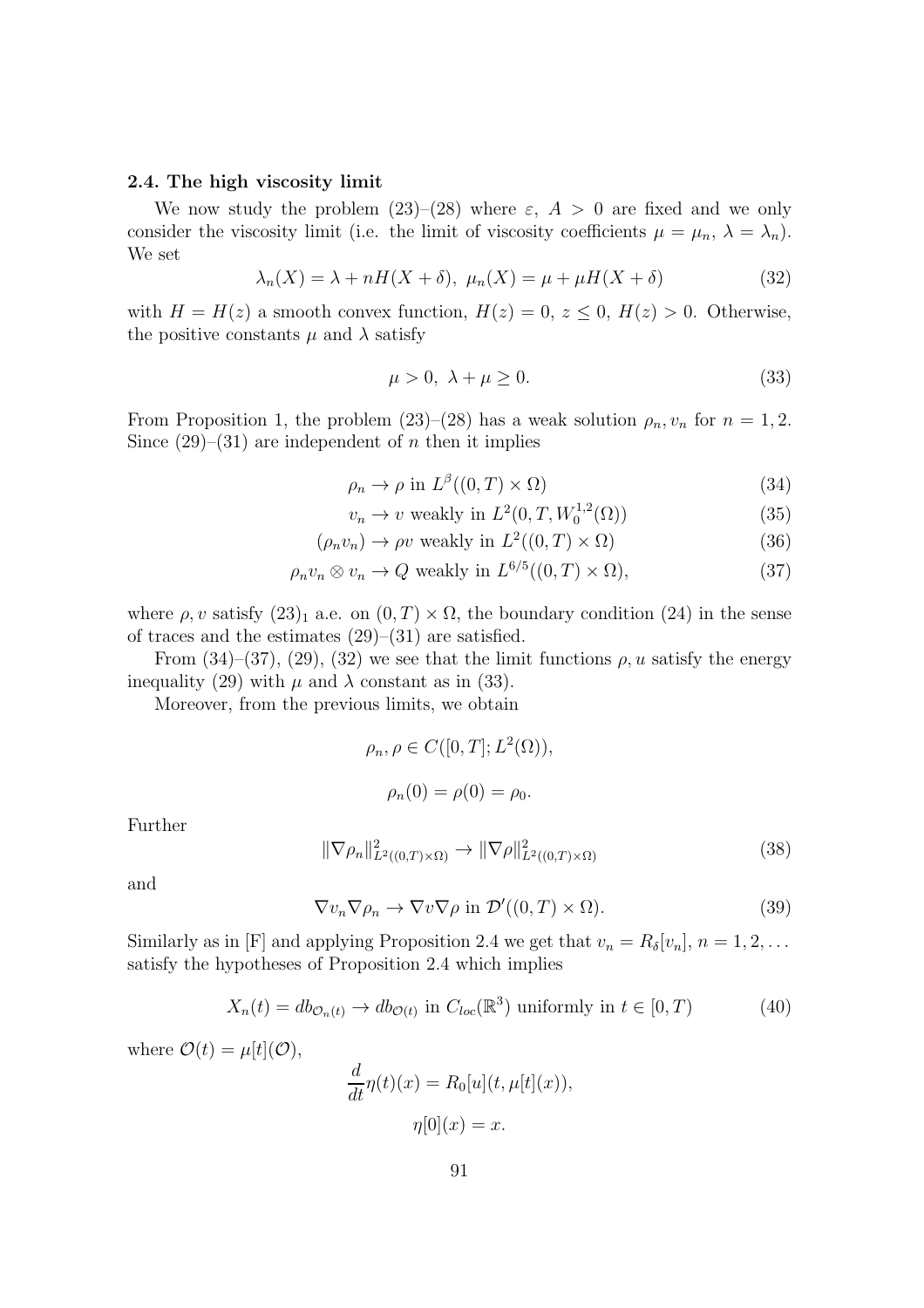Denoting

$$
Q^{f} = \{(t, x) | t \in (0, T), db_{\mathcal{O}(t)}(x) + \delta < 0 \}Q^{s} = \{(t, x) | t \in (0, T), db_{\mathcal{O}(t)}(x) + \delta > 0 \},
$$
\n(41)

then from (40) we get

$$
\mu_n(X_n) = \mu, \ \lambda(X_n) = \lambda \text{ on any compact } K^f \subset Q^f \tag{42}
$$

for all  $n \geq n (K^f)$ .

Applying the energy inequality (29) we obtain

$$
\mathbb{D}(v_n) \to 0 \text{ in } L^2(K^s) \text{ for any compact } K^s \subset Q^s. \tag{43}
$$

Then as in [F] we can find an open time interval  $J \subset (0,T)$  and a neighbourhood  $U = U_{\varepsilon}(x)$  such that  $\overline{J \times U} \subset Q^{f}$ , which together with  $(42)$ ,  $(23)_{2}$ ,  $(39)$ – $(31)$  we get

$$
\partial_t \rho_n \in L^q(J, W^{-k,q}(U))
$$
 for a certain,  $q > 1$ ,  $k \ge 1$ 

which gives us

$$
\rho_n v_n \to \rho v \in C(\overline{J}, L^{\frac{2s}{s+1}}_{\text{weak}}(U)).\tag{44}
$$

This together with the imbedding

$$
L^{\frac{2\beta}{\beta+1}}(U) \subset W^{-1,2}(U) \tag{45}
$$

implies that

$$
\rho_n v_n \otimes v_n \to \rho v \otimes v \text{ weakly in } L^{6/5}((0,T) \times U), \tag{46}
$$

and shows that  $Q = \rho v \otimes v$  a.e. on the set  $Q^f$ . Lemma 1. The following equivalence holds:

$$
\overline{Q}^s\equiv d(Q^s)=\{(t,x),\ t\in[0,T],\ db_{\mathcal{O}(t)}(x)+\delta\geq 0\}
$$

Proof: see [F].

Lemma 1 together with (44) implies that  $Q : D(\varphi) = \rho u \otimes u : D(\varphi)$  for any test function  $\varphi \in \mathcal{T}(\overline{Q}^s)$ . Then we can pass to the limit in the momentum equation to obtain the integral identity

$$
\int_{0}^{T} \int_{\mathbb{R}^{N}} (\rho v) \cdot \partial_{t} \varphi + [\rho v \otimes v] : \mathbb{D}(\varphi) + p(p) \text{div} \varphi + d \nabla v \nabla \rho \varphi dx dt
$$
\n
$$
= \int_{0}^{t} \int_{\mathbb{R}^{N}} T(u) \mathbb{D}(\varphi) - \rho F \cdot \varphi dx dt \tag{47}
$$

for any test function  $\varphi \in \mathcal{T}(\overline{Q}^s)$ , where  $\mathcal T$  is given by  $(2)'$ .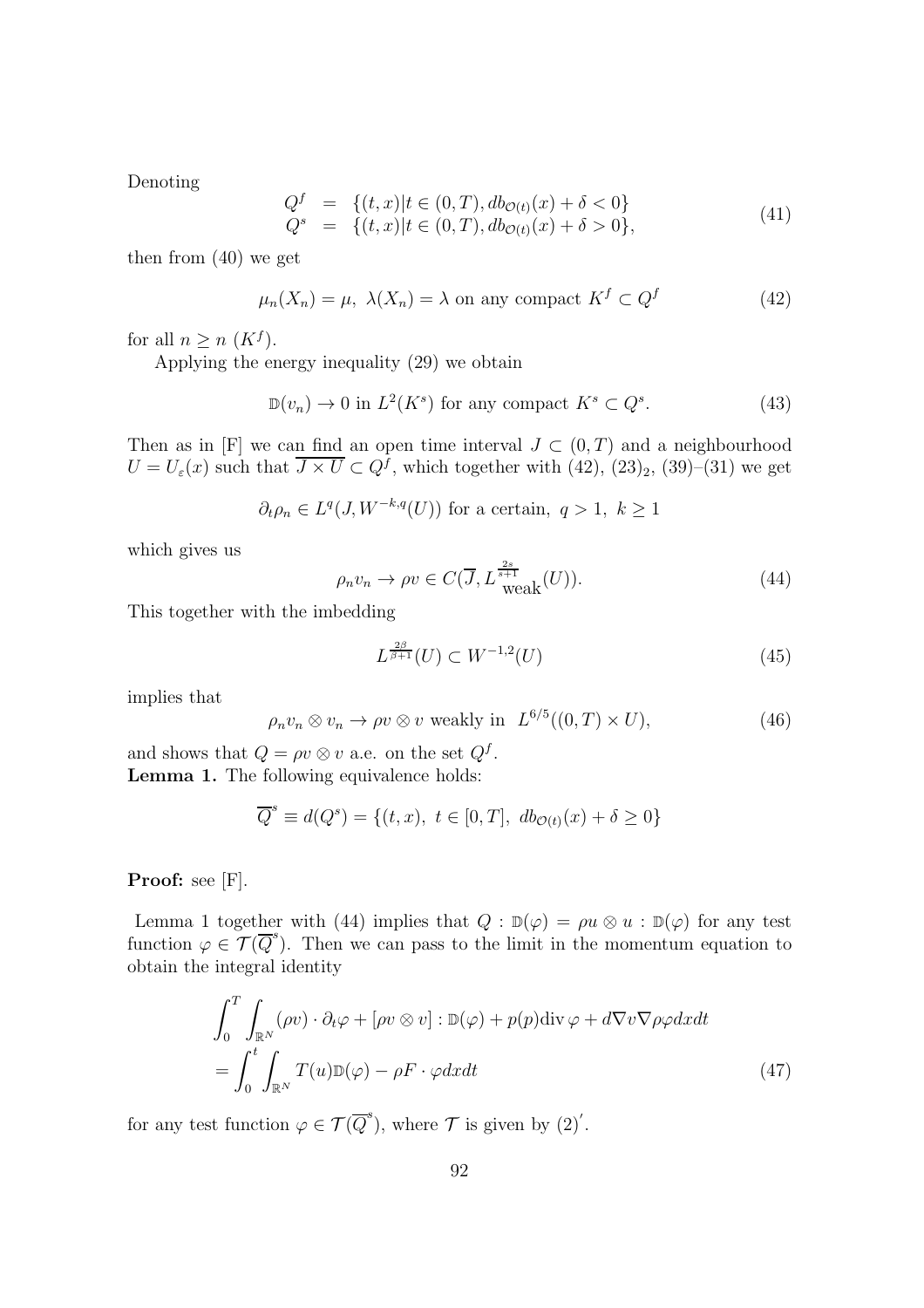Similarly as in [F] we can consider the open set  $S \subset \mathbb{R}^3$ , which can be written as a union of a finite number of balls

$$
S = \bigcup_{i=1}^{k} U_{\varepsilon_i}(x_i).
$$

Taking  $0 < \delta < \min$ ;  $(\varepsilon_i)$ 

$$
S = \{x | db_{\mathcal{O}}(x) + \delta > 0\}, \ \mathcal{O} = \bigcup_{i=1}^{k} U_{\varepsilon_i - \delta}(x_i).
$$

We define  $U^{i}(t) = \eta[t](U_{\varepsilon_{i}-\delta}(x_{i}))$ . Because (43) it implies  $\mathbb{D}(v(t)) = 0$  a.e. on the set

$$
U_{\delta}^{i}(t) = \{x \in \mathbb{R}^{3} | db_{U^{i}(t)}(x) + \delta > 0\} \text{ for a.e. } t \in [0, T].
$$

It implies  $v(t)$  is a rigid velocity on  $U^i_{\delta}$  and  $R_{\delta}[v(t)] = v(t)$  a.e. on  $U^i(t)$  for a.e.  $t \in [0, T)$ . This implies that there is a system of isometries  $\eta^{i}[t]$  such that the system of compacts  $\{\overline{U}_{\delta}^i$  $\{(\delta, \eta^i)\}_{i=1}^k$  is compatible with the velocity v and denoting  $S = \bigcup_{i=1}^N \mathbf{B}_i$  $(\mathbf{B}^i$  are open connected) we find that v is compatible with the system  $\{\overline{\mathbf{B}}^i, \eta^i\}_{i=1}^N$ , where the isometries  $\eta^{i}[t]$  coincide with  $\eta[t]$  on any of the balls  $U_{\varepsilon}^{j}$  $\epsilon_j^j$  contained in  $\mathbf{B}^i$ .

We have then proved.

**Proposition 1.** Let  $\Omega \subset \mathbb{R}^3$  be a bounded domain with the boundary  $\partial\Omega$  of class  $C^{2+\nu}$ ,  $\nu > 0$ . Let the pressure p be given by the constitutive law (24) where

$$
\beta > \max\{4, \gamma\}, \ \gamma > \frac{4}{3}.
$$

Let the initial data  $\rho_0$ ,  $\vec{m}_0$  have the properties required by (27)–(28),  $q \in \mathcal{D}((0,T) \times \Omega)$ . Finally, let  $S \subset \mathbb{R}^3$  be an open set which can be written as a finite union of balls. Let  $S = \bigcup_{i=1}^{N} B^{i}$ , where  $B^{i}$  are open connected. Then there exists functions  $\rho \geq 0$ , *v* such that

$$
\rho \in L^{\infty}((0,T); L^{\beta}(\Omega)), v \in L^{2}(0,T, W_0^{1,2}(\Omega)),
$$

and a system of isometries  $\eta^{i}(t): \mathbb{R}^{3} \to \mathbb{R}^{3}$  having the following properties.

- The functions  $\rho, v$  satisfy the regularized continuity equation  $(23)_1$  a.e. on  $(0, T) \times \Omega$  while the boundary condition (25) hold in the sense of traces.
- The variational form of the momentum equation  $(23)_2$  holds for any test function  $\varphi \in T(\overline{Q}^s)$  where

$$
\overline{Q}^{s} = \{(t, x) | t \in [0, T], \ x \in \bigcup_{i=1}^{m} \eta^{i}[t](\mathbf{B}_{i})\}
$$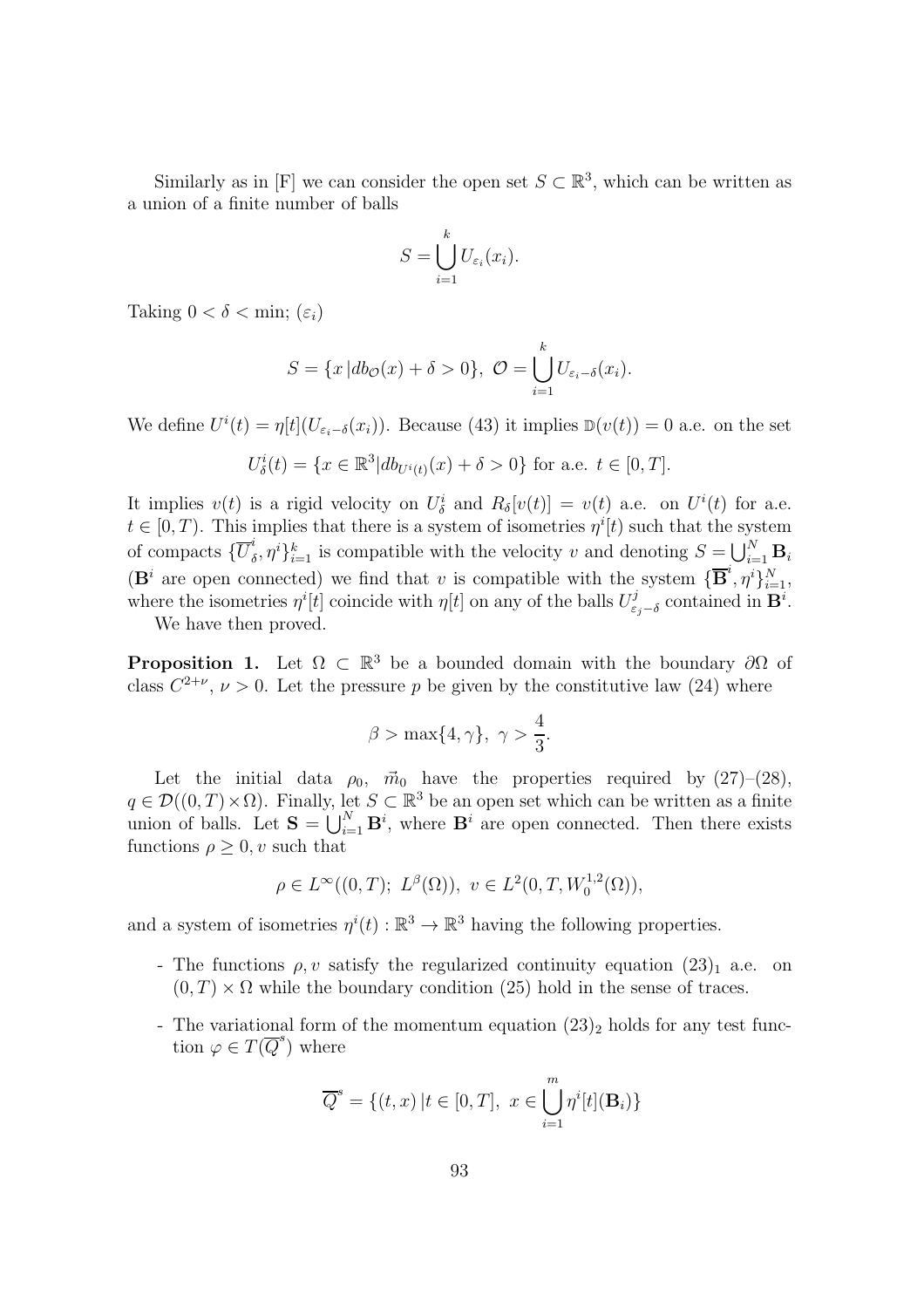- the density  $\rho$  belongs to the class  $C([0, T]; L^1(\Omega))$  and satisfies the initial condition (27). (The momentum ( $\rho v$ ) satisfies the initial condition (28) in the sense of (20)′ .
- the functions  $\rho$ , v satisfy the energy inequality (29) with the constant viscosity coefficients  $\mu, \nu$  as well as (30)–(31) independently of **B**.
- the velocity v is compatible with the system  $\{\overline{\mathbf{B}}^i, \eta^i\}_{i=1}^N$ ,  $\mathbf{B}^i(0) = \mathbf{B}^i$ ,  $i=1,\ldots,N$ .

# 2.5. The vanishing viscosity limit

**Proposition 4.** Let  $\Omega \subset \mathbb{R}^3$  be a bounded domain with the boundary  $\partial\Omega$  of class  $C^{2+\nu}$ ,  $\nu > 0$ . Let the pressure p be given by the constitute law (24) with

$$
\beta > \max\{7, \gamma\}, \ \gamma > 4/3.
$$

Let the initial data  $\varphi_0, m_0$  have properties (27), (28). Finally, let  $S_0 \subset R^3$  be an open set which can be written as a finite union of holds,

$$
\mathbf{B}_0 = \bigcup_{i=1}^N \mathbf{B}_0^i
$$
, where  $\mathbf{B}_0^i$  are open and connected.

Then the problem (1)–(2) admits a variational solution  $\rho, v$  and  $\{\overline{\mathbf{B}}^i, \eta^i\}_{i=1}^N, n(0, T) \times \Omega$ satisfying the initial conditions  $(27)-(28)$  and  $\mathbf{B}^i(0) = \mathbf{B}_0^i$ .

## Proof: See [9].

It remains to show the energy inequality (29).

#### 2.6. Sequential stability

The following stability results holds

**Theorem 2.** Let  $\Omega_n, \Omega \subset \mathbb{R}^3$ , be bounded domains such that  $\Omega_n \subset \Omega_{n+1}, \Omega_n \stackrel{b}{\longrightarrow} \Omega$ as  $n \to \infty$ . Assume that the pressure  $p = p_n$  is given by the constitutive relation

$$
p_n(p) = a\rho^{\gamma} + b_n\rho^{\beta}
$$

with  $\gamma > 3/2$ ,  $\beta > 1$ ,  $b_n \to 0$  as  $n \to \infty$ .

Finally, let  $\rho_n, v_n, {\{\bar{\bf{B}}}_n^i, \eta_n^i\}_{i=1}^N$  be a sequence of variational solutions to the problem (1)–(9) on the sets  $(0, T) \times \Omega_n$  such that

$$
\rho_n(0) = \rho_{0,n} \to \rho_0 \text{ in } L^{\gamma}(\mathbb{R}^3)
$$
  
\n
$$
(\rho_n v_n)(0) = q_n \to q \text{ in } L^1(\mathbb{R}^3)
$$
\n(48)

where  $\rho_0, \vec{m}_0$  satisfy the compatibility conditions (20). Moreover, let

$$
E_{0,n} \to E_0 = \int_{\Omega} \frac{1}{2} \frac{|m_0|^2}{\rho_0} + \frac{a}{\gamma - 1} \rho^{\gamma} dx;
$$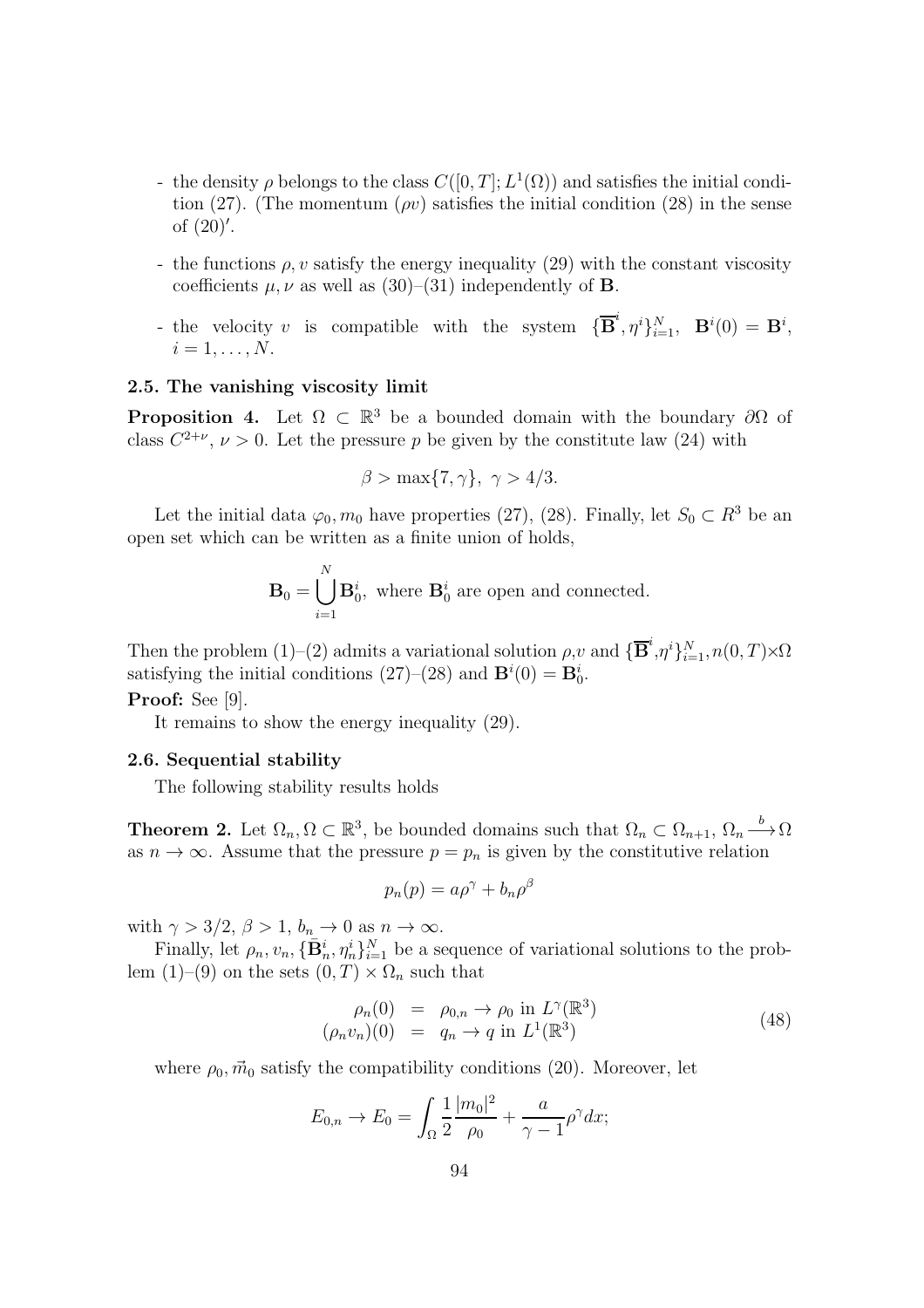and

$$
\overline{\mathbf{B}}_{0,n}^{i} \equiv \overline{\mathbf{B}}_{n}^{i}(0) \xrightarrow{b} \overline{\mathbf{B}}_{0}^{i} \text{ for any } i = 1, \ldots, N,
$$

where  $\overline{\mathbf{B}}_0^i \subset \mathbb{R}^3$  satisfy (10) and

$$
\overline{\mathbf{B}}_{0,n}^i = cl(\mathbf{B}_{0,n}^i), \ \mathbf{B}_{0,n}^i \text{ open}, \ \overline{\mathbf{B}}^i \subset \mathbf{B}_{0,n}^i \text{ for all } n = 1, 2, \dots
$$
 (49)

Then there is a subsequence such that

$$
\rho_n \to \rho \text{ in } C([0, T]; \mathbb{R}^3)
$$
  
\n
$$
v_n \to v \text{ weakly in } L^2(0, T; W_0^{1,2}(\Omega)),
$$
  
\n
$$
\eta_n^i[t] \to \eta^i[t] \text{ in } C_{\text{loc}}(\mathbb{R}^3) \text{ uniformly in } t \in [0, T],
$$
\n(50)

and

$$
\overline{\mathbf{B}}_n^i(t) \xrightarrow{b} \overline{\mathbf{B}}^i(t) \text{ for all } t \in [0, T]
$$

where  $\rho, v, \{\overline{\mathbf{B}}^i, \eta^i\}_{i=1}^N$  is a variational solution of the Problem  $(1)-(9)$  on  $(0, T) \times \Omega$ satisfying the initial conditions

$$
\rho(0) = \rho_0, \; (\rho u)(0) = \vec{m}_0, \; \overline{\mathbf{B}}^i(0) = \overline{\mathbf{B}}^i_0 \text{ for } i = 1, \ldots, N.
$$

#### Acknowledgements

S. N. was supported by the Grant Agency of the Czech Republic n.  $P$  201/11/1304 and by the Academy of Sciences of the Czech Republic, RVO: 67985840.

## References

- [1] Boulakia, M. and Guerrero, S.: A regularity result for a solid-fluid system associated to the compressible Navier-Stokes equations. Ann. I. H. Poincaré-AN 26 (2009), 777–813.
- [2] Bost, C., Cottet, G. H., and E. Maitre: Convergence analysis of a penalization method for the three-dimensional motion of a rigid body in an incompressible viscous fluid. SIAM J. Numer. Anal. 48 (4) (2010) 1313-1337.
- [3] Conca, C., San Martin, J, and Tucsnak, M.: Existence of solutions for the equations modelling the motion of a rigid body in a viscous fluid. Commun. Partial Differential Equation 25 (2000), 1019–1042.
- [4] Desjardins, B. and Esteban, M. J.: Existence of weak solutions for the motion of rigid bodies in a viscous fluid. Arch. Rational Mech. Anal. 146 (1999), 59–71.
- [5] Desjardins, B. and Esteban, M. J.: On weak solutions for fluid-rigid structure interaction: Compressible and incompressible models. Commun. Partial Differential Equations 25 (2000), 1399–1413.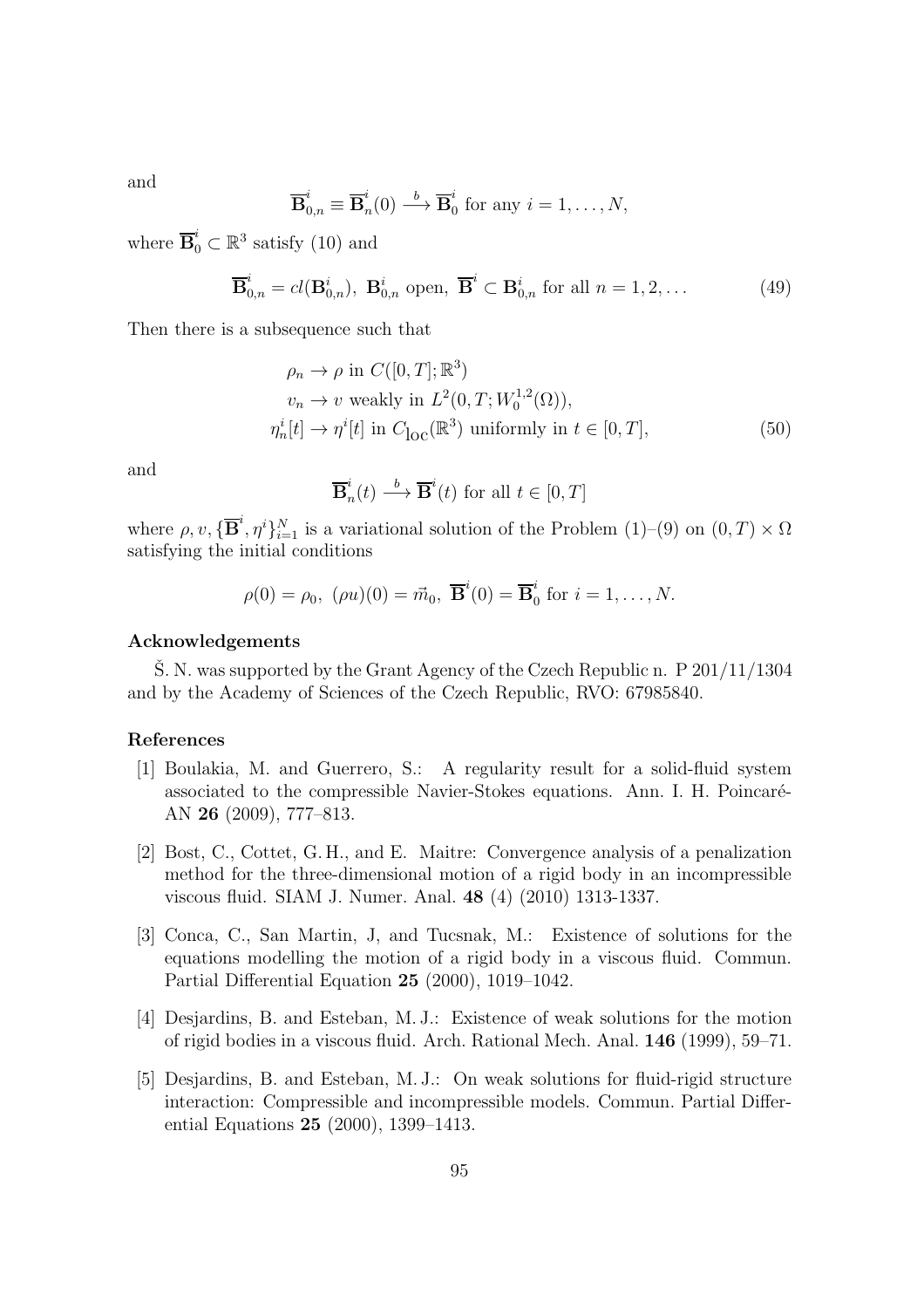- [6] DiPerna, R. J. and Lions, P. -L.: Ordinary differential equations, transport theory and Sobolev spaces. Invent. Math. 98 (1989), 511–547.
- [7] Ducomet, B., Feireisl, E., Petzeltová, A., and Straškraba, I.: Global in time weak solutions for compressible barotropic self-gravitating fluid. Discrete Contin. Dyn. Syst. 11 (2004), 113–130.
- [8] Ducomet, B. and Nečasová,  $\dot{S}$ .: On the motion of several rigid bodies in an incompressible viscous fluid under the influence of selfgravitating forces. Progr. Nonlinear Differential Equations Appl. 80 (2011), 167–192.
- [9] Ducomet, B. and Nečasová, Š.: On the motion of several rigid bodies in an incompressible or compressible viscous fluid under the influence of selfgravitating forces. Submitted
- [10] Ducomet, B., Nečasová, Š., and Vasseur, A.: On global motions of a compressible barotropic and selfgravitating gas with density-dependent viscosities. *Zeitschrift f¨ur Angewandte Mathematik und Physik* 61 (2010), 479–491.
- [11] Feireisl, E.: *Dynamics of viscous compressible fluids*. Oxford, Lecture Series in Mathematics and Its Applications, 26, 2004.
- [12] Feireisl, E.: On the motion of rigid bodies in a viscous incompressible fluid. J. Evol. Equ. 3 (2003), 419–441.
- [13] Feireisl, E.: On the motion of rigid bodies in a viscous compressible fluid. Arch. Rational Mech. Anal. 167 (2003), 281–308.
- [14] Feireisl, E., Hillairet, M., and Nečasová, Š.: On the motion of several rigid bodies in an incompressible non-Newtonian fluid. Nonlinearity 21 (2008), 1349–1366.
- [15] Feireisl, E. and Novotn´y, A.: *Singular limits in thermodynamics of viscous fluids.* Birkhauser, Basel, 2008.
- [16] Feireisl, E., Novotný, A., and Petzeltová, H.: On the existence of globally defined weak solutions to the Navier-Stokes equations. J. Math. Fluid Mech. 3 (2001), 358–392.
- [17] Frehse, J., Málek, J., and Růžička, M.: Large data existence result for unsteady flows of inhomogeneous heat-conducting incompressible fluids. Comm. Partial Differential Equations 35 (10) (2010), 1891-191.
- [18] Frehse, J. and Růžička, M.: Non-homogeneous generalized Newtonian fluids. Math. Z. 260, (2008), 35–375.
- [19] Galdi, G. P.: On the steady self-propelled motion of a body in a viscous incompressible fluid. Arch. Rat. Mech. Anal. 148 (1999), 53–88.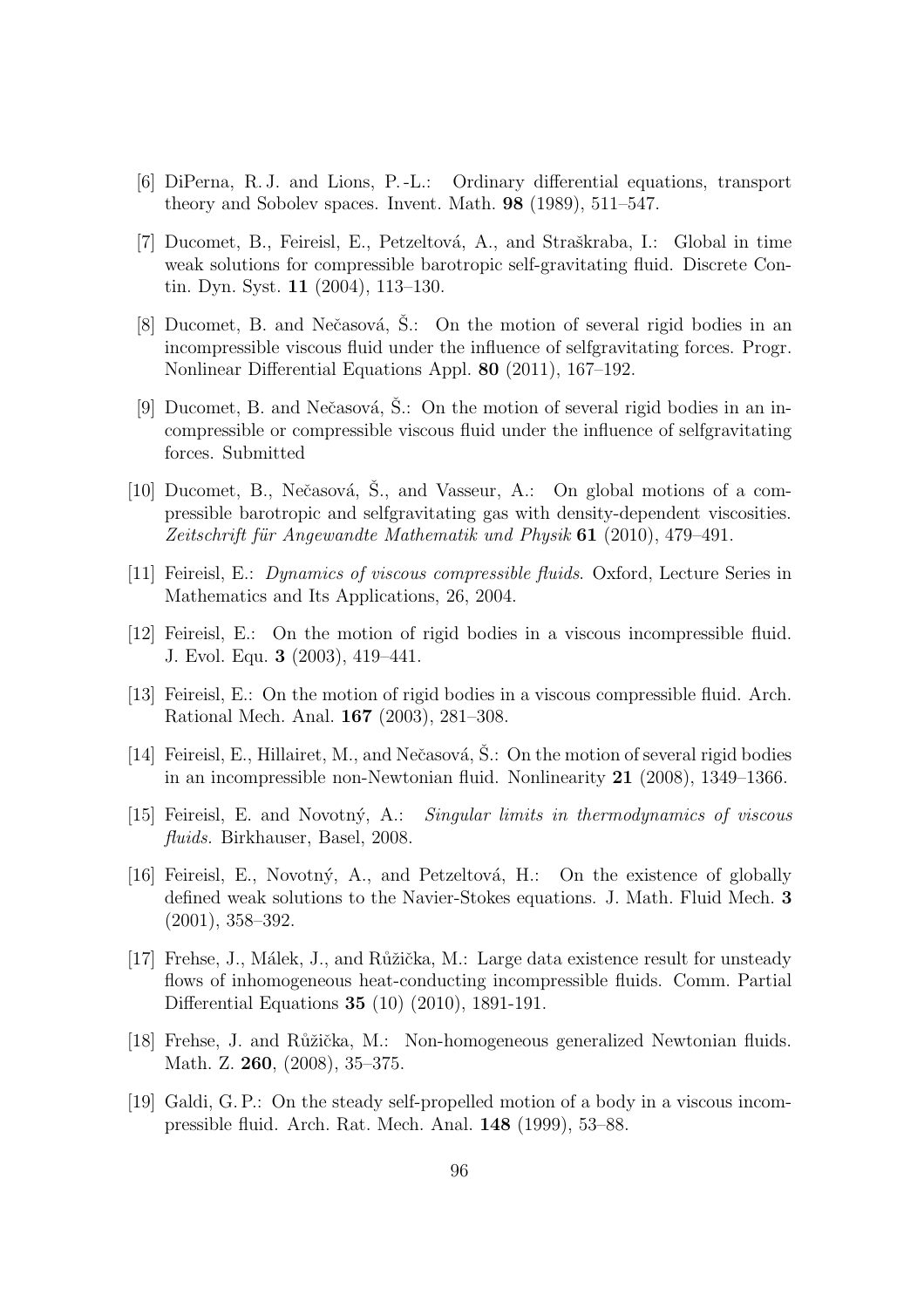- [20] Galdi, G. P.: On the motion of a rigid body in a viscous fluid: A mathematical analysis with applications. *Handbook of Mathematical Fluid Dynamics*, vol. I, Elsevier Sci, Amsterdam, 2002.
- [21] Gérard-Varet, D. and Hillairet, M.: Regularity issues in the problem of fluid structure interaction. Arch. Ration. Mech. Anal. 195 (2) (2010), 375-407.
- [22] Gunzburger, M. D., Lee, H. C., and Seregin, A.: Global existence of weak solutions for viscous incompressible flow around a moving rigid body in three dimensions. J. Math. Fluid Mech. 2 (2000), 219–266.
- [23] Hesla, T. I.: *Collision of smooth bodies in a viscous fluid: A mathematical investigation*. Ph.D. Thesis, Minnesota, 2005.
- [24] Hillairet, M.: Lack of collision between solid bodies in a 2D incompressible viscous flow. Comm. Partial Differential Equations 32 (7–9) (2007), 1345–1371.
- [25] Hillairet, M. and Takahashi, T.: Collisions in three dimensional fluid structure interaction problems. SIAM J. Math. Anal. 40 (6) (2009), 2451–2477.
- [26] Hoffmann, K. H. and Starovoitov, V. N.: On a motion of a solid body in a viscous fluid. Two dimensional case. Adv. Math. Sci. Appl. 9 (1999), 633–648.
- [27] Hoffmann, K. H. and Starovoitov, V. N.: Zur Bewegung einer Kugel in einer zähen Flüssigkeit. (German) [On the motion of a sphere in a viscous fluid] Doc. Math. **5** (2000), 15-21.
- [28] Judakov, N. V.: The solvability of the problem of the motion of a rigid body in a viscous incompressible fluid. (Russian) Dinamika Splošn. Sredy Vyp. 18 (1974), 249–253.
- [29] Lions, P. L.: *Mathematical topics in fluid mechanics, Vol 2: Compressible models*. Oxford University Press, 1998.
- [30] Lions, J.L. and Magenes, E.: *Problèmes aux limites non homogènes et applications, Vol. 2*. Dunod, Paris, 1968.
- [31] M´alek, J., Neˇcas, J., Rokyta, M., and R˚uˇziˇcka, M.: *Weak and measure-valued solutions to evolutionary PDE's*. Chapman and Hall, London, 1996.
- [32] Novotný, A. and Straškraba, I.: *Introduction to the mathematical theory of compressible flow*. Oxford University Press, 2004.
- [33] San Martin, J. A., Starovoitov, V., and Tucsnak, M.: Global weak solutions for the two dimensional motion of several rigid bodies in an incompressible viscous fluid. *Arch. Rational Mech. Anal.* 161 (2002), 93–112.